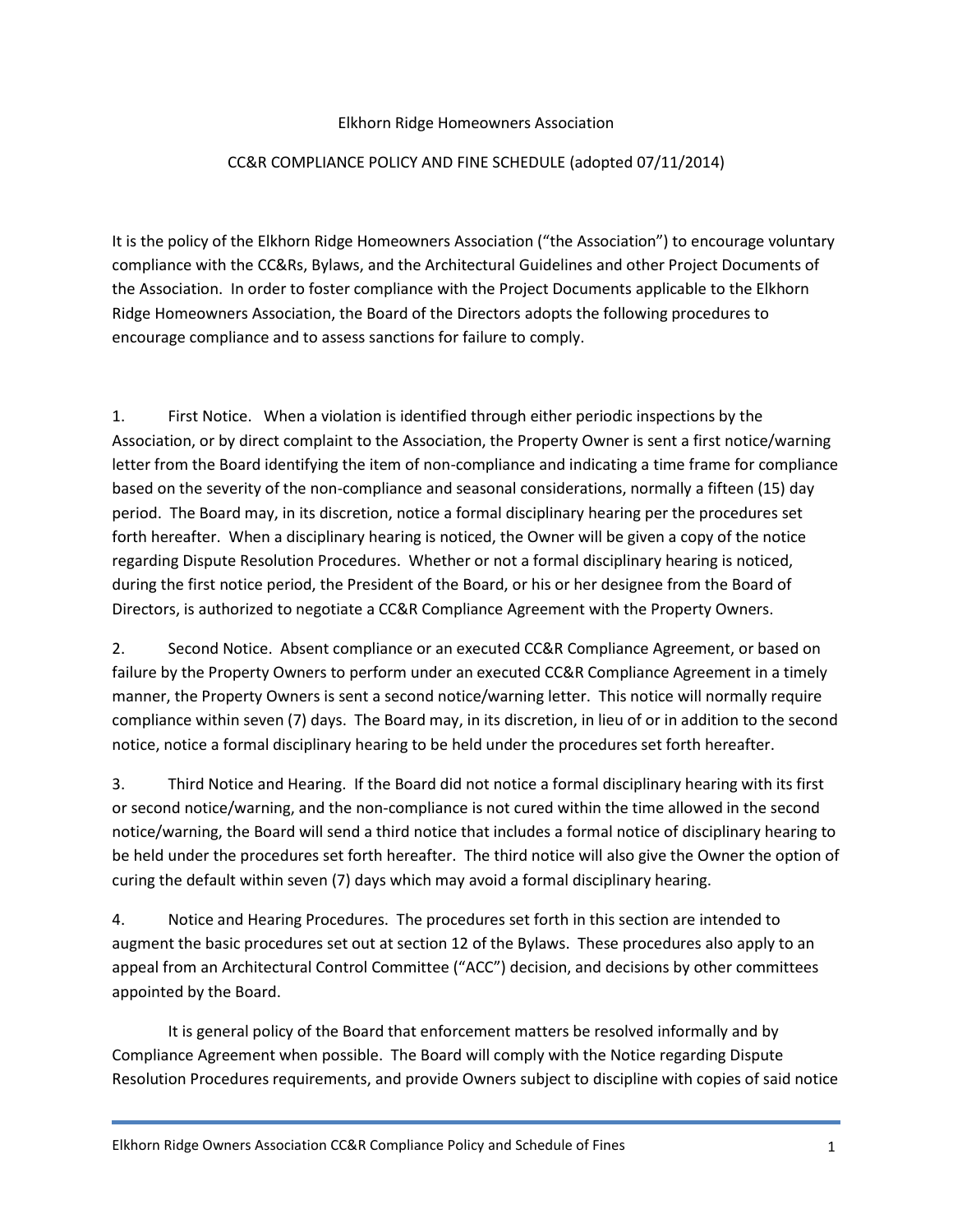and any other required information not later than the time at which a formal disciplinary hearing is noticed. This general policy favoring informal resolution of disputes does not infringe on or affect the Board's discretion to institute formal enforcement proceedings when, in its discretion, it deems they are appropriate.

In the event the Board elects to notice a formal hearing on the alleged breach or noncompliance, written notice shall be given by personal delivery or first class and certified or registered mail to the Owner of such Lot at the same address to which the Association sends assessment statements. It is the obligation of all Owners to advise the Association promptly of any change of address or any second address to which official notices are to be sent. Notification by email, facsimile, or similar electronic transmission may be used in addition to, but not in lieu of, personal or mail delivery as required herein.

The notice shall be given at least fifteen (15) days, and not more than sixty (60) days before any scheduled hearing, and shall contain, at a minimum, the date, time, and place of the meeting or hearing, the basic facts that support the alleged violation for which an Owner may be disciplined, and a statement that the Owner has a right to attend and may address the Board at the hearing. The owners may also appear by written statement only per section 12 of the Bylaws. The Board shall meet in executive session at the hearing, if requested by the Owner being disciplined.

In cases where personal delivery has not been effected, or the property owner does not sign for the certified or registered mail, the notice of hearing shall conclusively be deemed to have been given five (5) days after the first class and certified or registered mailing to the Owner at his/her last known address. Failure to pick up mail or to advise the Association of a change of address will not prevent the Board from proceeding with a hearing and taking disciplinary action.

Hearings are intended to be informal, and representation by attorneys is generally discouraged. Any Owner that wants to be represented by an attorney or other legal representative must advise the Board of that fact in writing, at least seven (7) days before the scheduled hearing. If an Owner is to be represented by an attorney or other legal representative at the hearing, the Board may, in its discretion, advise the Owner at least three (3) days before the hearing, that the attorneys' fees incurred by the Association for its counsel related to the hearing may be assessed against the Owner at a cost or charge of the hearing and/or enforcement process.

Any written materials or evidence that the Owner intends to have considered at the hearing, including the names of any witnesses the Owner intends to call at the hearing, must be received by the Board at least 72 hours before the scheduled hearing. Each side will generally have the right to make a brief opening statement. The Owner may explain or deny the alleged violation(s), and both sides may present evidence including witnesses and documentary evidence. Formal rules of evidence shall not apply, and all relevant and credible evidence should be considered. However, the Board shall have the authority to impose reasonable limitations on the presentation of evidence, such as limitations on time, the number and/or relevancy of witnesses or evidence that the Board does not deem sufficiently relevant, reliable or credible. Each side shall generally have the right to make a brief closing statement.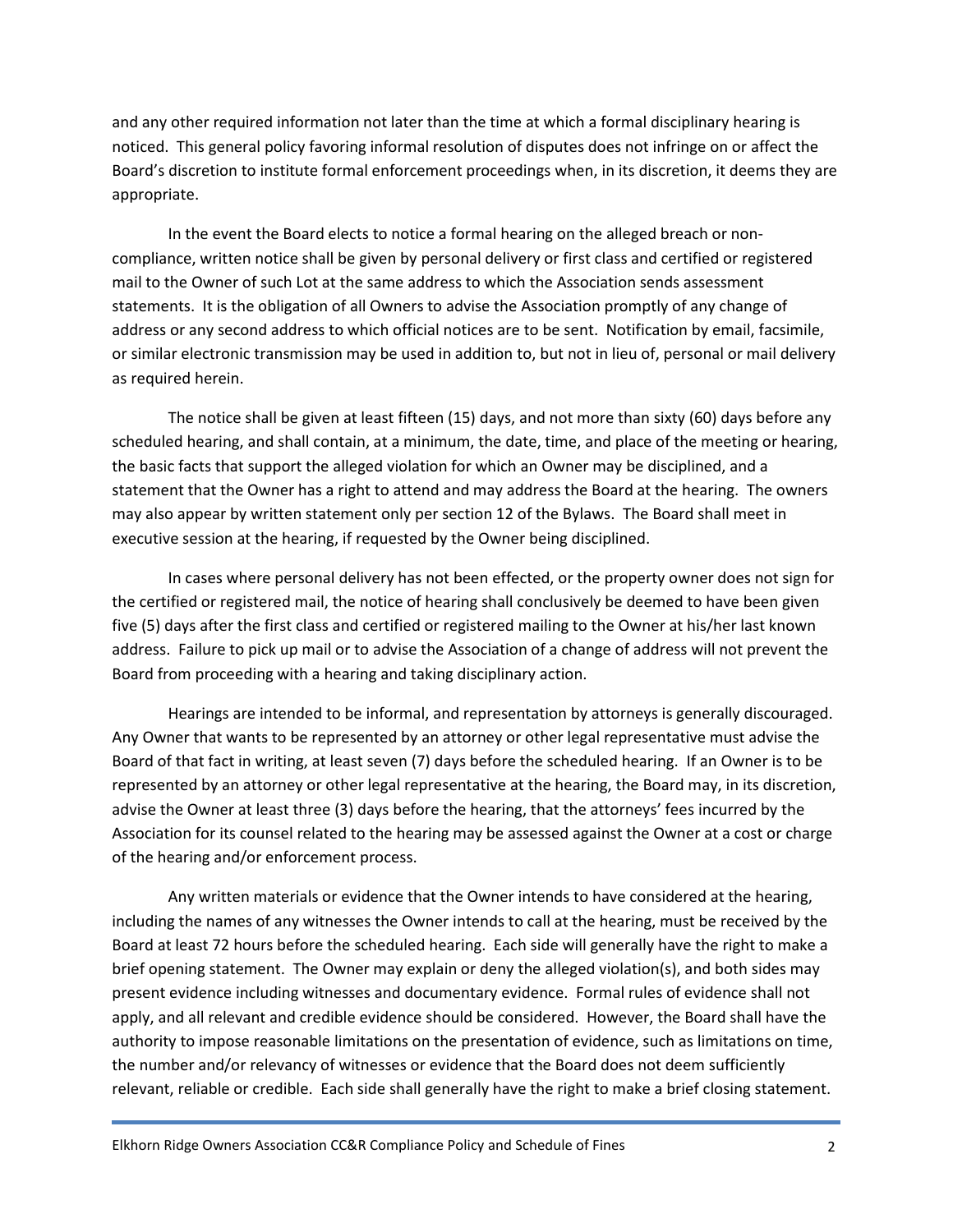Each side may waive any rights provided at the hearing, such as the presentation of an opening or closing statement.

Before and/or after the hearing, the Board may meet in private, executive session, outside of the presence of the Owner that is subject to discipline, to informally consult experts or witnesses, or consider evidence presented at a hearing and discuss and/or decide appropriate action to be taken by the Board.

The Board may, after consideration of the evidence, set another hearing date for the consideration of additional evidence, or determine penalties, if any, to impose, and if appropriate, what corrective measures it will take and the approximate date of such actions should non-compliance by the Owner continue. If the Board imposes discipline on an Owner, the Board shall provide the Owner a written notification of the disciplinary action and the factual basis for such action, by either personal delivery or first class and certified mail, within three (3) days following the hearing. The decision may include fines and/or suspension of privileges, a specified date by which to correct the offending conditions (after which the Association may correct the offending condition itself as provided in the Project Documents or as allowed by applicable law), a recommendation to Board that a lawsuit be filed to compel compliance by the Owner and to recover the Association's costs and attorney's fees, a recommendation to the Board that the Owner's membership rights be suspended, or such other remedies that are consistent with the Project Documents and these Rules.

In all instances where the Board gives notice that a violation must be corrected, a specific time limit for correction will be included in the notice that is at least eight (8) days after the date of the hearing. The specific time set for correction of a violation shall be a reasonable period based on the particular violation and the time required for a prudent person acting diligently to remedy the violation.

5. Repeat Violations. For repeat violations, the Board may immediately re-impose any fines or other disciplinary action that has been suspended in any prior disciplinary proceeding. For example, if a prior disciplinary hearing has been held concerning a trailer or RV violation, and a fine has been suspended because the Owner has complied by removing the trailer or RV, if the trailer or RV is returned to the Owner's lot in violation of the Project Documents, the Board may immediately re-impose the fine, without noticing and holding another hearing. In such cases, the Board will serve a written notice of violation and may re-impose any fines or other disciplinary action by simple majority vote of the Board. An Owner may request, or the Board may notice, another hearing thereafter under the Notice and Hearing Procedures at paragraph 4 herein above.

6. Exercise of Discretion. The failure of the Board to impose any prescribed fine or to avail itself of any prescribed remedy shall not be deemed a waiver of its authority to do so in any instance, but rather an exercise of its discretion in dealing with a specific situation.

7. Mandatory Mediation. Prior to initiating any arbitration or litigation regarding any decision by the Board, all Owners will be required to participate in a non-binding, neutral, third party mediation process pursuant to Civil Code Section 13693.510 et seq. The mediation process will be conducted by a

Elkhorn Ridge Owners Association CC&R Compliance Policy and Schedule of Fines 3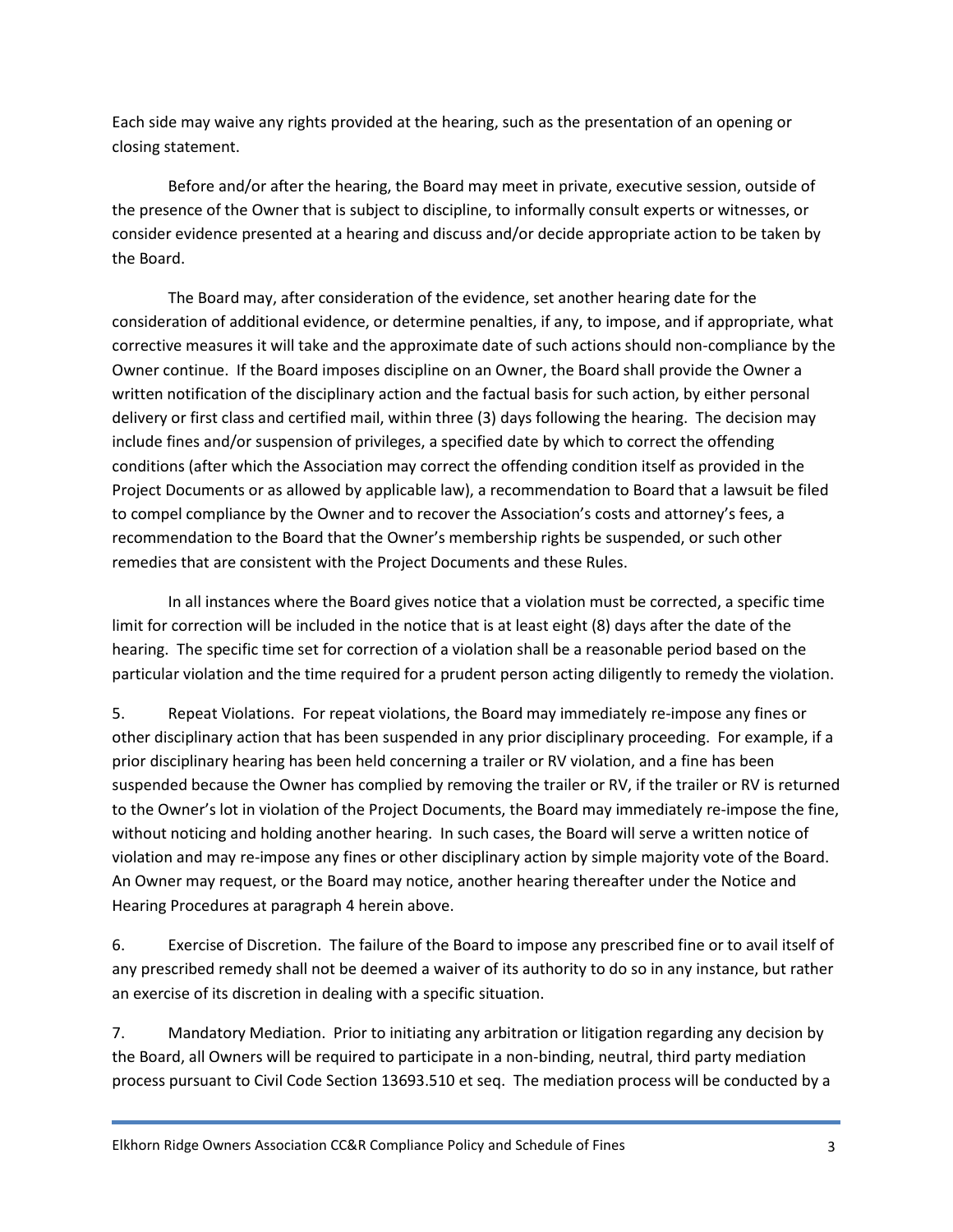third party acceptable to both the Owner and the Association. The mediation may be conducted informally, but if the parties cannot agree on any procedural aspect of the mediation, it shall be conducted pursuant to the mediation rules of Judicial Arbitration and Mediation Service (JAMS). Unless otherwise agreed by both parties, mediation proceedings shall be held in the Truckee area and the cost of the mediation process will be divided equally between the Owner and the Association. Any Owner that fails or refuses to participate in mediation as required by this paragraph shall not be entitled to collect attorneys' fees or costs in any arbitration or litigation arising from any action or decision, or any alleged failure to act or decide, by the Board that is the subject of such arbitration or litigation. Participating in this mandatory mediation by an Owner will satisfy the ADR requirement of Civil Code section 1369.510 et seq., as described in the Notice regarding Dispute Resolution Procedures.

## ELKHORN RIDGE SCHEDULE OF FINES